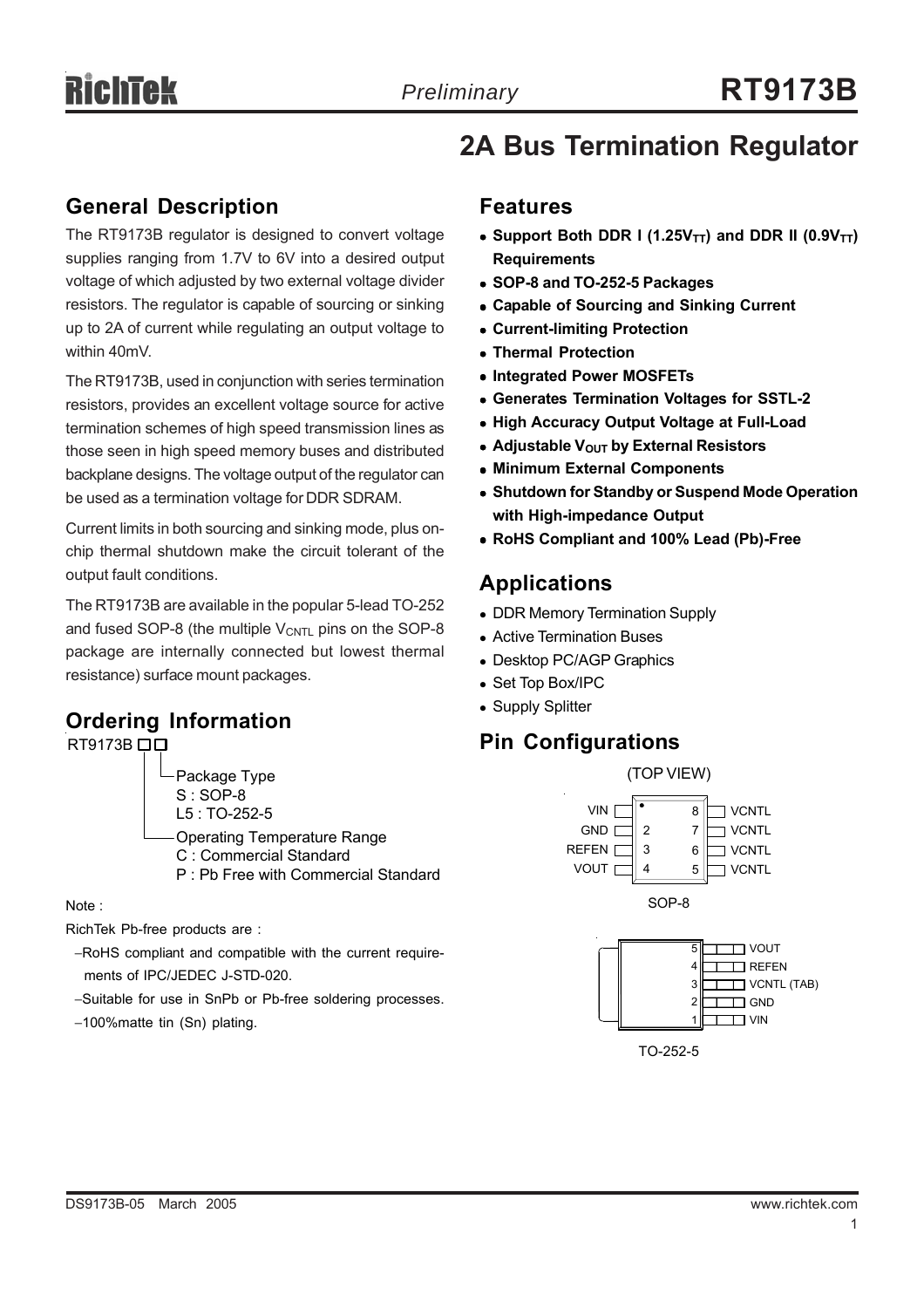# **Typical Application Circuit**



 $R_1$  =  $R_2$  = 100kΩ,  $R_{TT}$  = 50Ω / 33Ω / 25Ω

 $C_{\text{OUT(MIN)}}$  = 10 $\mu$ F (Ceramic) + 1000 $\mu$ F under the worst case testing condition  $R_{\text{DUMMY}}$  = 1k $\Omega$  as for VOUT discharge when VIN is not present but VCNTL is present  $C_{IN}$  = 470 $\mu$ F (Low ESR),  $C_{CNTL}$  = 47 $\mu$ F

## **Functional Pin Description**

| <b>Pin Name</b> | <b>Pin Function</b>                     |  |  |
|-----------------|-----------------------------------------|--|--|
| VIN             | Power Input                             |  |  |
| <b>GND</b>      | Ground                                  |  |  |
| <b>VCNTL</b>    | <b>Gate Drive Voltage</b>               |  |  |
| <b>REFEN</b>    | Reference Voltage Input and Chip Enable |  |  |
| VOUT            | <b>Output Voltage</b>                   |  |  |

## **Function Block Diagram**

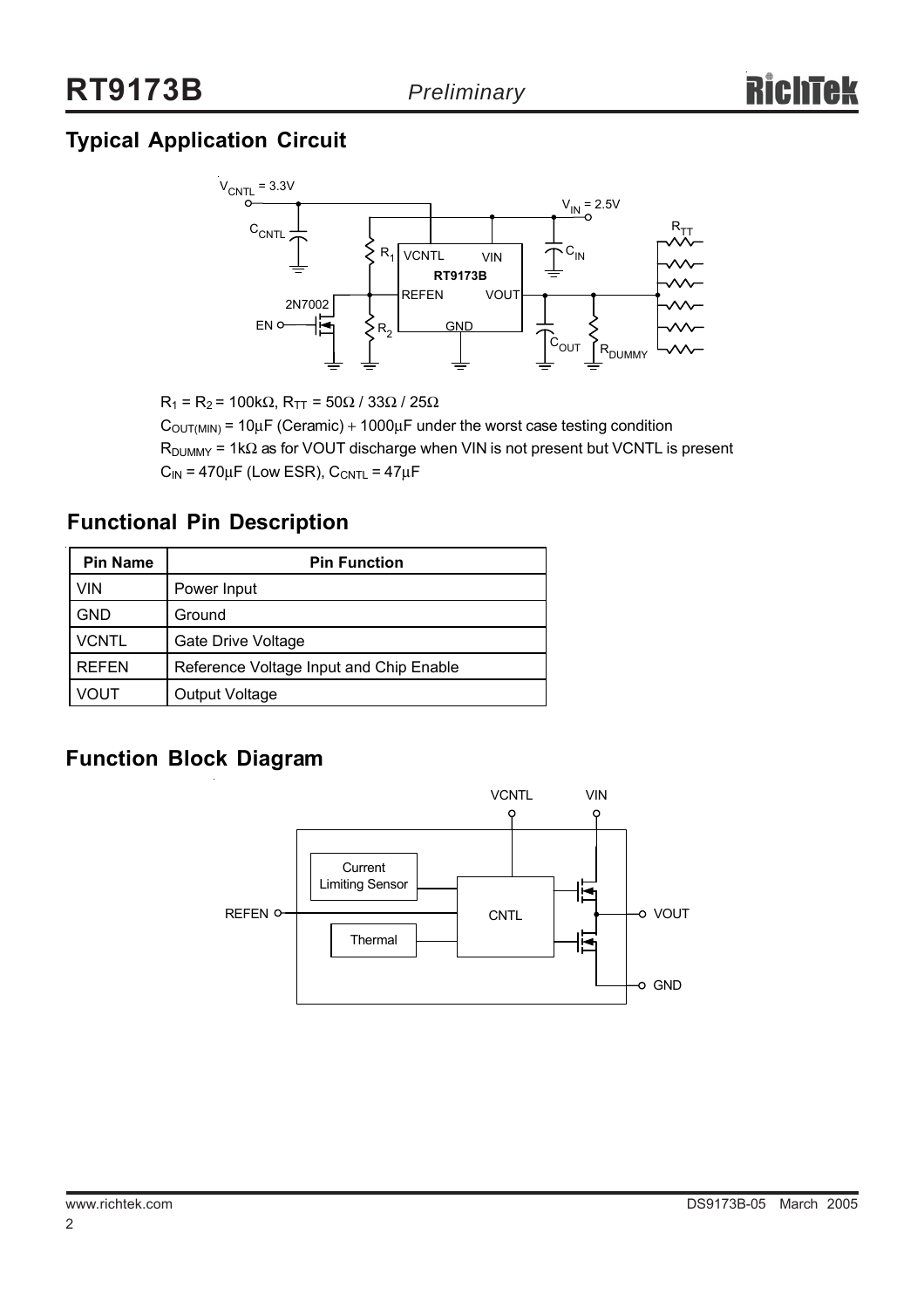# **Absolute Maximum Ratings** (Note 1)

| • Power Dissipation, $P_D @ T_A = 25^{\circ}C$ |  |
|------------------------------------------------|--|
|                                                |  |
|                                                |  |
| • Package Thermal Resistance (Note 5)          |  |
|                                                |  |
|                                                |  |
|                                                |  |
|                                                |  |
|                                                |  |
|                                                |  |
|                                                |  |
| • ESD Susceptibility (Note 2)                  |  |
|                                                |  |
|                                                |  |

# **Recommended Operating Conditions** (Note 3)

| • Junction Temperature Range |  | to | $125^\circ$ ( |  |
|------------------------------|--|----|---------------|--|
|------------------------------|--|----|---------------|--|

## **Electrical Characteristics**

( $V_{IN}$  = 2.5V,  $V_{CNTL}$  = 3.3V,  $V_{REFEN}$  = 1.25V,  $C_{OUT}$  = 10 $\mu$ F (Ceramic), T<sub>A</sub> = 25°C unless otherwise specified)

| <b>Parameter</b>                   | Symbol                              | <b>Test Conditions</b>                                       |       | <b>Typ</b>   | <b>Max</b> | <b>Units</b>    |  |
|------------------------------------|-------------------------------------|--------------------------------------------------------------|-------|--------------|------------|-----------------|--|
| <b>Output Offset Voltage</b>       | $V_{OS}$                            | $I_{\text{OUT}}$ = 0A, Figure 1 (Note 4)                     |       | $\Omega$     | 20         | mV              |  |
| Load Regulation                    |                                     | $I_L$ : 0A $\rightarrow$ 2A, Figure 1                        | $-20$ | $\mathbf{0}$ | 20         | mV              |  |
|                                    | $\Delta V_{\text{LOAD}}$            | $I_L: 0A \rightarrow -2A$                                    |       |              |            |                 |  |
| Input Voltage Range (DDR I/II)     | V <sub>IN</sub>                     | Keep $V_{CNTL} \geq V_{IN}$ on operation power               | 1.7   | 2.5/1.8      | --         | $\vee$          |  |
|                                    | <b>VCNTL</b>                        | on and power off sequences                                   |       | 3.3/5        | 6          |                 |  |
| <b>Operating Current of VCNTL</b>  | <b>ICNTL</b>                        | No Load                                                      | --    | 1            | 2.5        | mA              |  |
| Current In Shutdown Mode           | <b>I</b> SHDN                       | $V_{REFEN}$ < 0.2V, R <sub>L</sub> = 180 $\Omega$ , Figure 2 | --    | 50           | 90         | μA              |  |
| <b>Short Circuit Protection</b>    |                                     |                                                              |       |              |            |                 |  |
| <b>Current limit</b>               | <b>ILIMIT</b>                       | Figure 3,4                                                   | 2.2   | 2.6          | --         | A               |  |
| <b>Over Temperature Protection</b> |                                     |                                                              |       |              |            |                 |  |
| Thermal Shutdown Temperature       | $3.3V \leq V_{CNTL} \leq 5V$<br>Tsp |                                                              | 125   | 170          | --         | $\rm ^{\circ}C$ |  |
| Thermal Shutdown Hysteresis        | $\Delta$ T <sub>SD</sub>            | $3.3V \leq V_{CNTL} \leq 5V$                                 | --    | 35           | --         | $^{\circ}C$     |  |
| <b>Shutdown Function</b>           |                                     |                                                              |       |              |            |                 |  |
|                                    |                                     | Output = High, Figure 5                                      | 0.6   | --           | --         | $\vee$          |  |
| Shutdown Threshold Trigger         |                                     | Output = Low, Figure 5                                       | --    | --           | 0.2        |                 |  |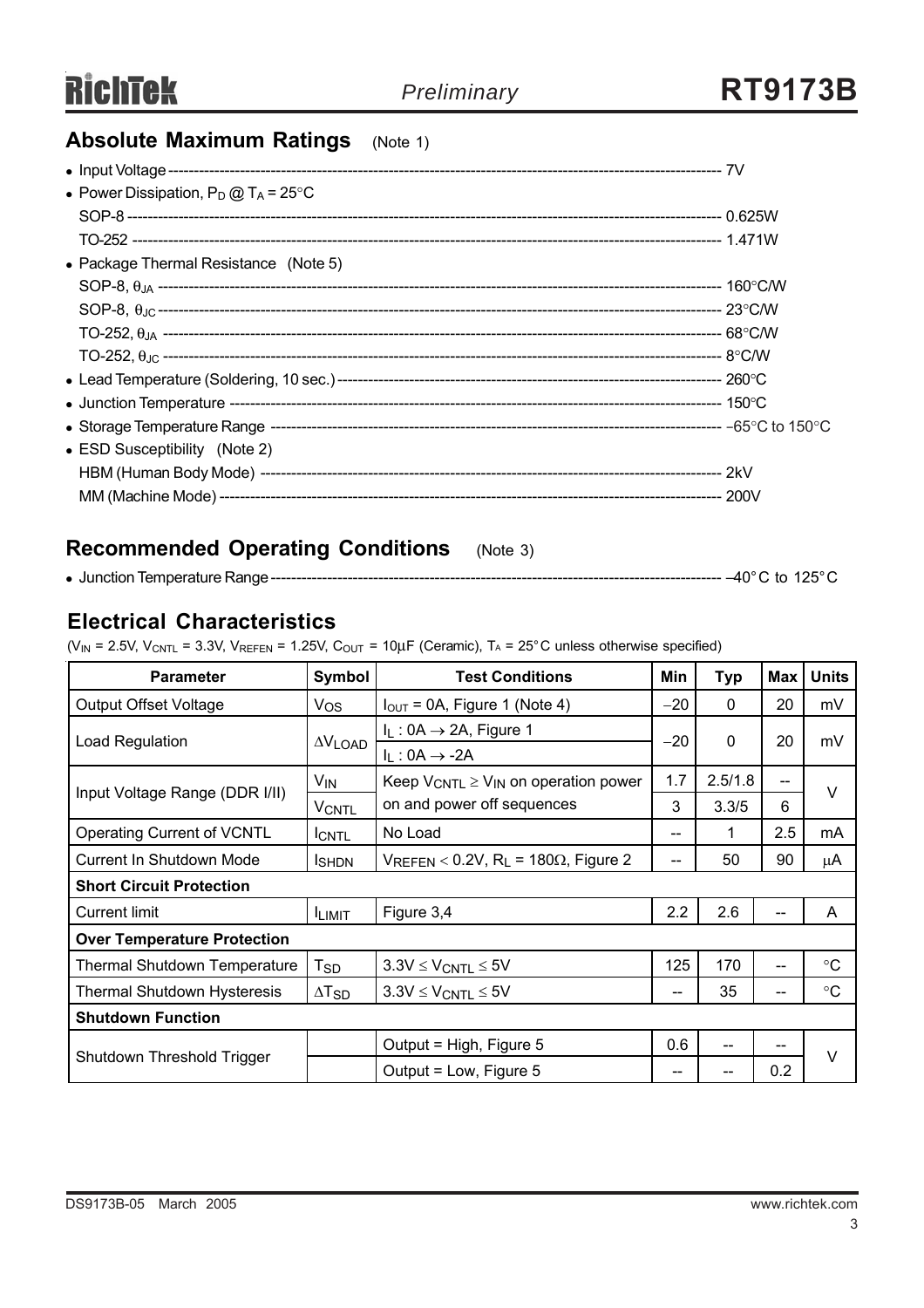# **RT9173B**

- **Note 1.** Stresses beyond those listed under "Absolute Maximum Ratings" may cause permanent damage to the device. These are stress ratings only, and functional operation of the device at these or any other conditions beyond those indicated in the operational sections of the specifications is not implied. Exposure to absolute maximum rating conditions for extended periods may affect device reliability.
- **Note 2.** Devices are ESD sensitive. Handling precaution recommended. The human body model is a 100pF capacitor discharged through a 1.5kΩ resistor into each pin.
- **Note 3.** The device is not guaranteed to function outside its operating conditions.
- **Note 4.** V<sub>OS</sub> offset is the voltage measurement defined as V<sub>OUT</sub> subtracted from VREFEN.
- **Note 5.** θ<sub>JA</sub> is measured in the natural convection at T<sub>A</sub> = 25°C on a low effective thermal conductivity test board of JEDEC 51-3 thermal measurement standard. The case point of θ<sub>JC</sub> is on the center of V<sub>CTRL</sub> pins (Lead 6 & 7) for SOP-8 packages.

#### **Test Circuit**



Figure 1. Output Voltage Tolerance, ∆V<sub>OUT</sub>



Figure 2. Current in Shutdown Mode, I<sub>SHDN</sub>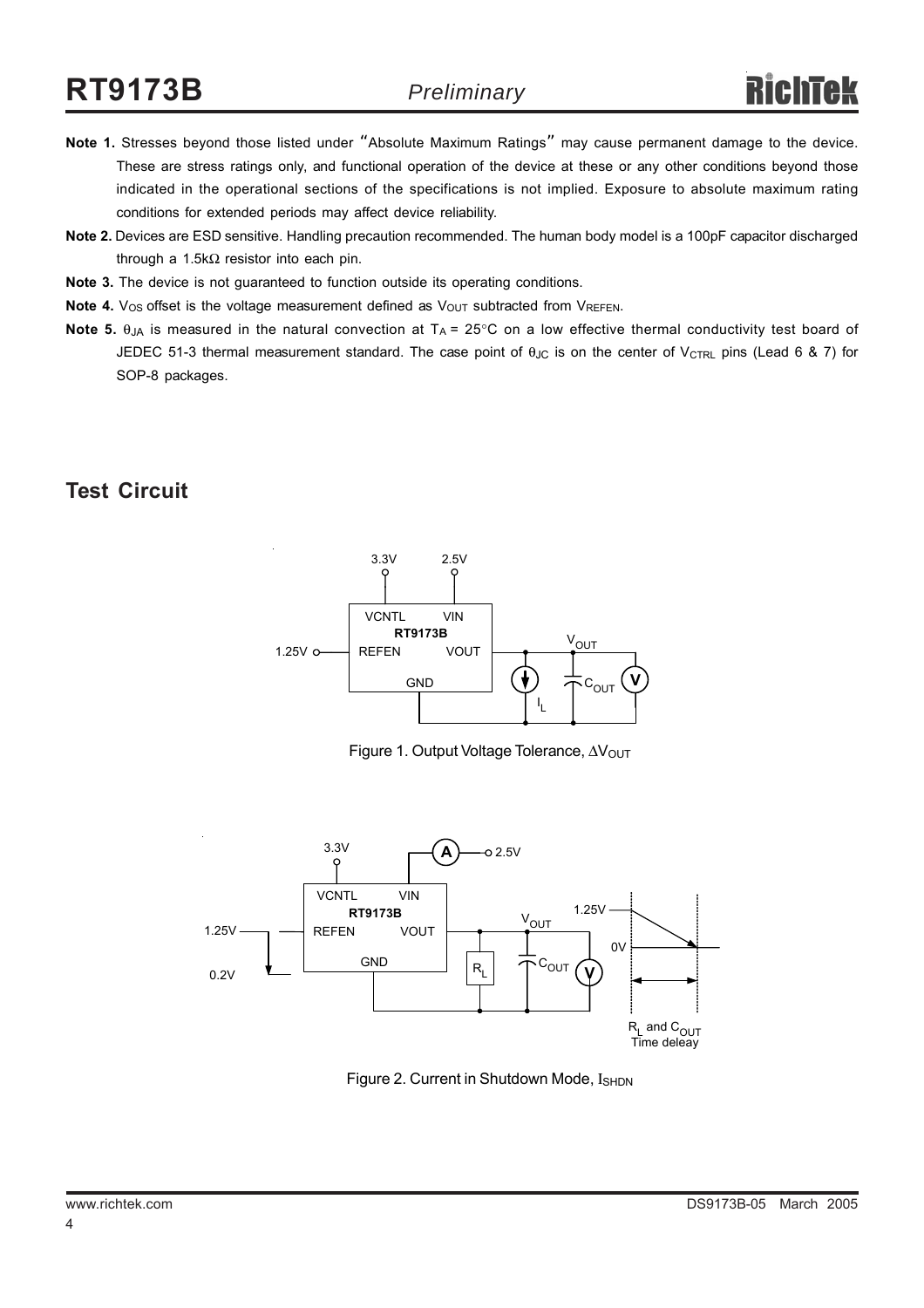





Figure 4. Current Limit for Low Side, I<sub>CLLOW</sub>



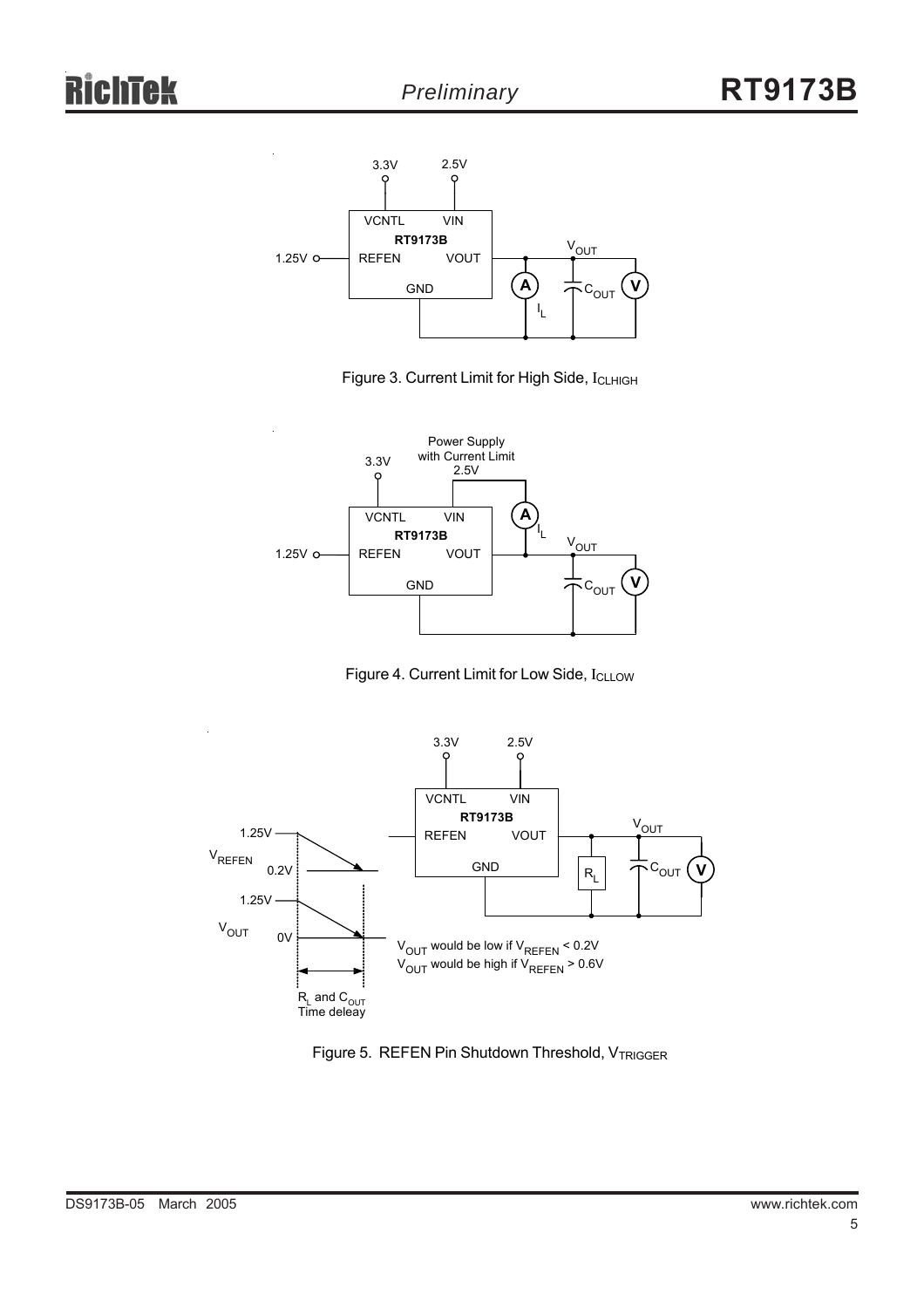# **Typical Operating Characteristics**









**Sink Current Limit vs. Temperature**



**Turn-Off Threshold vs. Temperature**

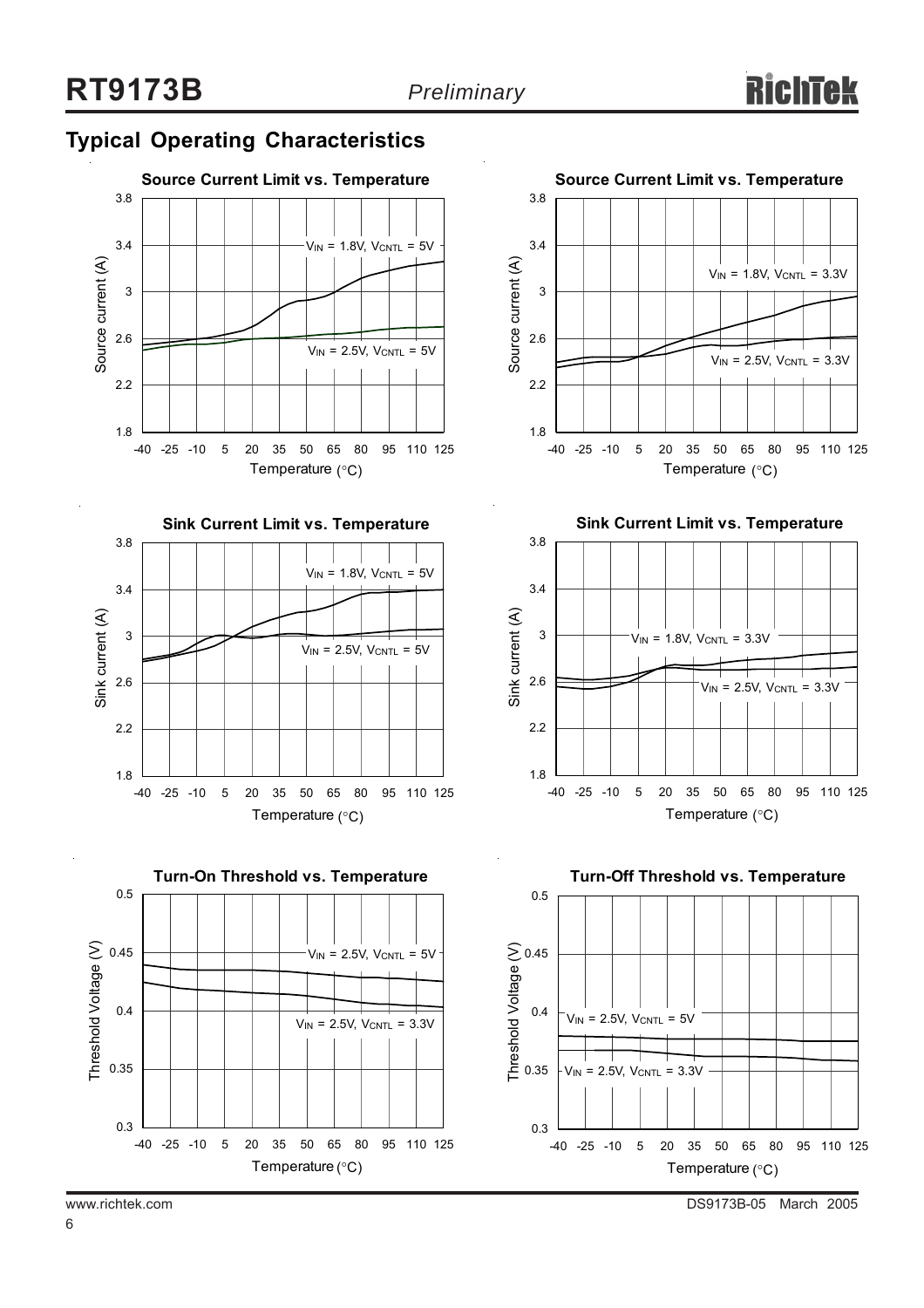



Time (250us/Div)





Temperature (°C)

**0.9VTT @ 2A Transient Response**



Time (250us/Div)



 $V_{IN}$  = 2.5V  $V_{CNTL} = 5V$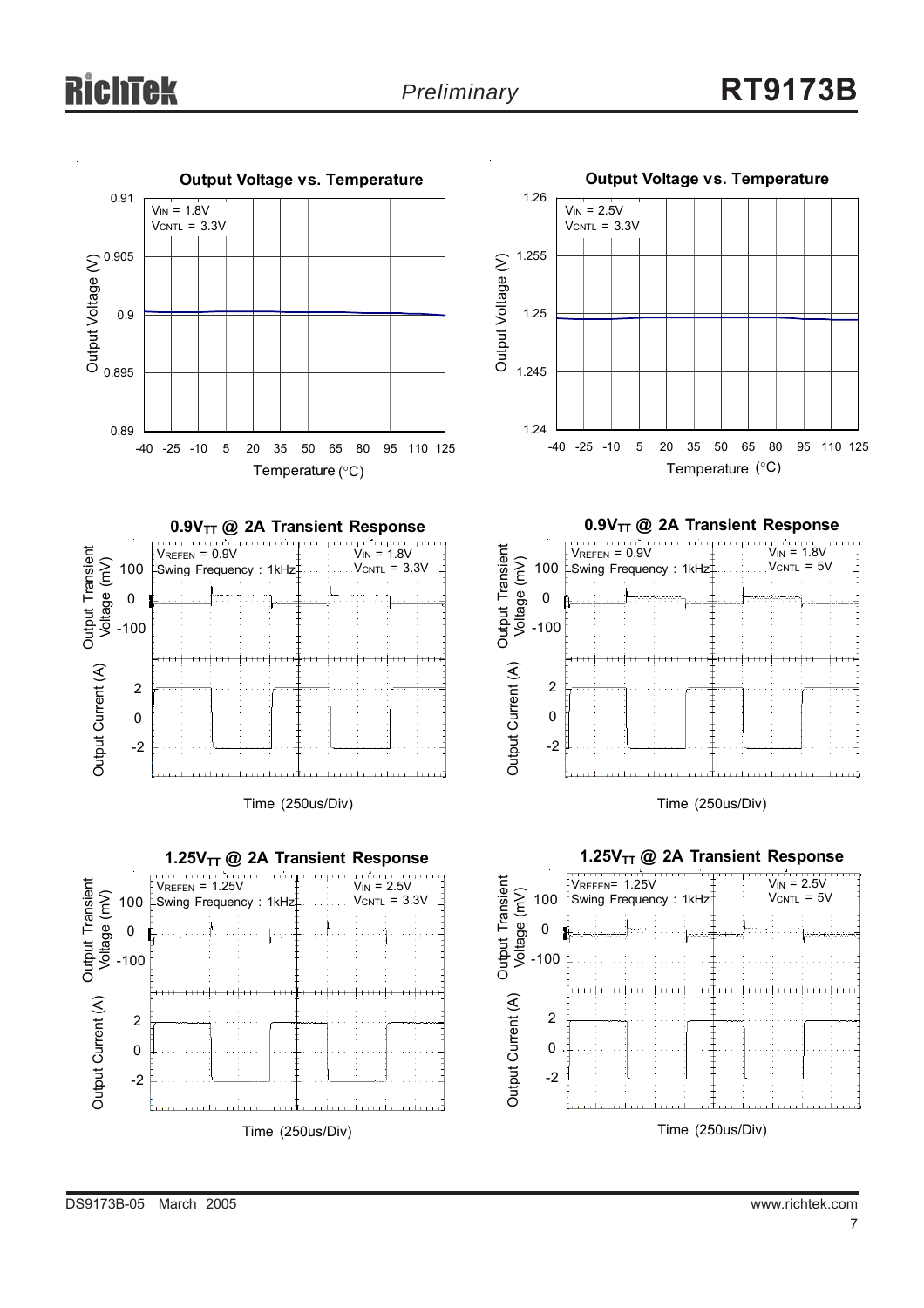

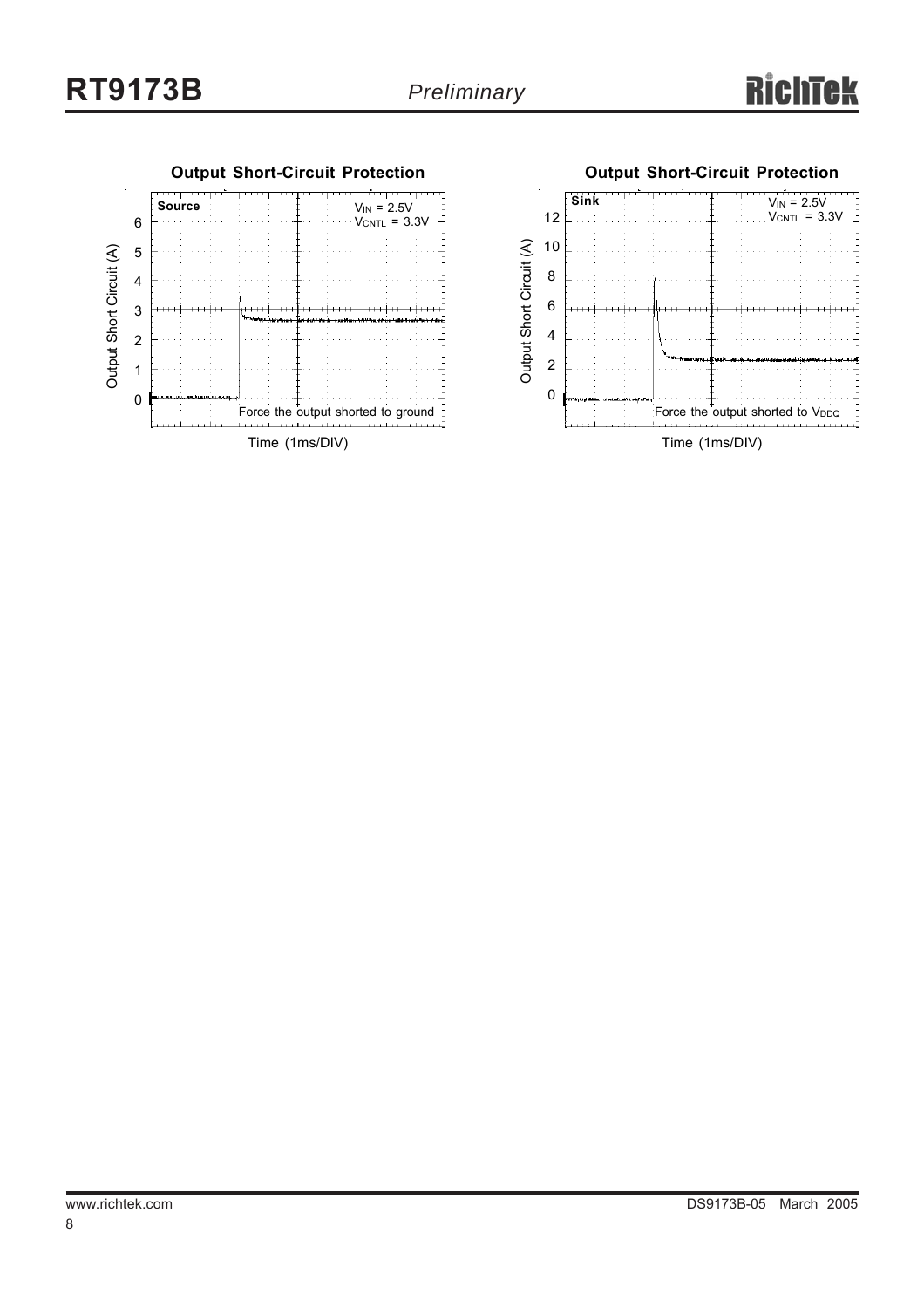# **Application Information**

#### **Internal parasitic diode**

Avoid forward-bias internal parasitic diode,  $V_{\text{OUT}}$  to  $V_{\text{CNTL}}$ , and  $V_{\text{OUT}}$  to  $V_{\text{IN}}$ , the  $V_{\text{OUT}}$  should not be forced some voltage respect to ground on this pin while the  $V_{\text{CNTL}}$  or  $V_{IN}$  is disappeared.

#### **Consideration while designs the resistance of voltage divider**

Make sure the sinking current capability of pull-down NMOS if the lower resistance was chosen so that the voltage on VREFEN is below 0.2V.

In addition, the capacitor and voltage divider form the lowpass filter. There are two reasons doing this design; one is for output voltage soft-start while another is for noise immunity.

#### **How to reduce power dissipation on Notebook PC or the dual channel DDR SDRAM application?**

In notebook application, using RichTek' s Patent "Distributed Bus Terminator Topology" with choosing RichTek' s product is encouraged.



#### **General Regulator**

The RT9173B could also serves as a general linear regulator. The RT9173B accepts an external reference voltage at REFEN pin and provides output voltage regulated to this reference voltage as shown in Figure 6, where

 $V<sub>OUT</sub> = V<sub>REF</sub> x R1/(R1+R2)$ 



Make sure that  $V_{\text{CNTL}}$  >=  $V_{\text{IN}}$  in all conditions including power on and off. As other linear regulator, dropout voltage and thermal issue should be specially considered. Figure 6 and 7 show the  $R_{DS(ON)}$  over temperature of RT9173B in SOP-8 and TO-252 packages respectively. The minimum dropout voltage could be obtained by the product of  $R_{DS(ON)}$ and output current. For thermal consideration, please refer to the relative sections.





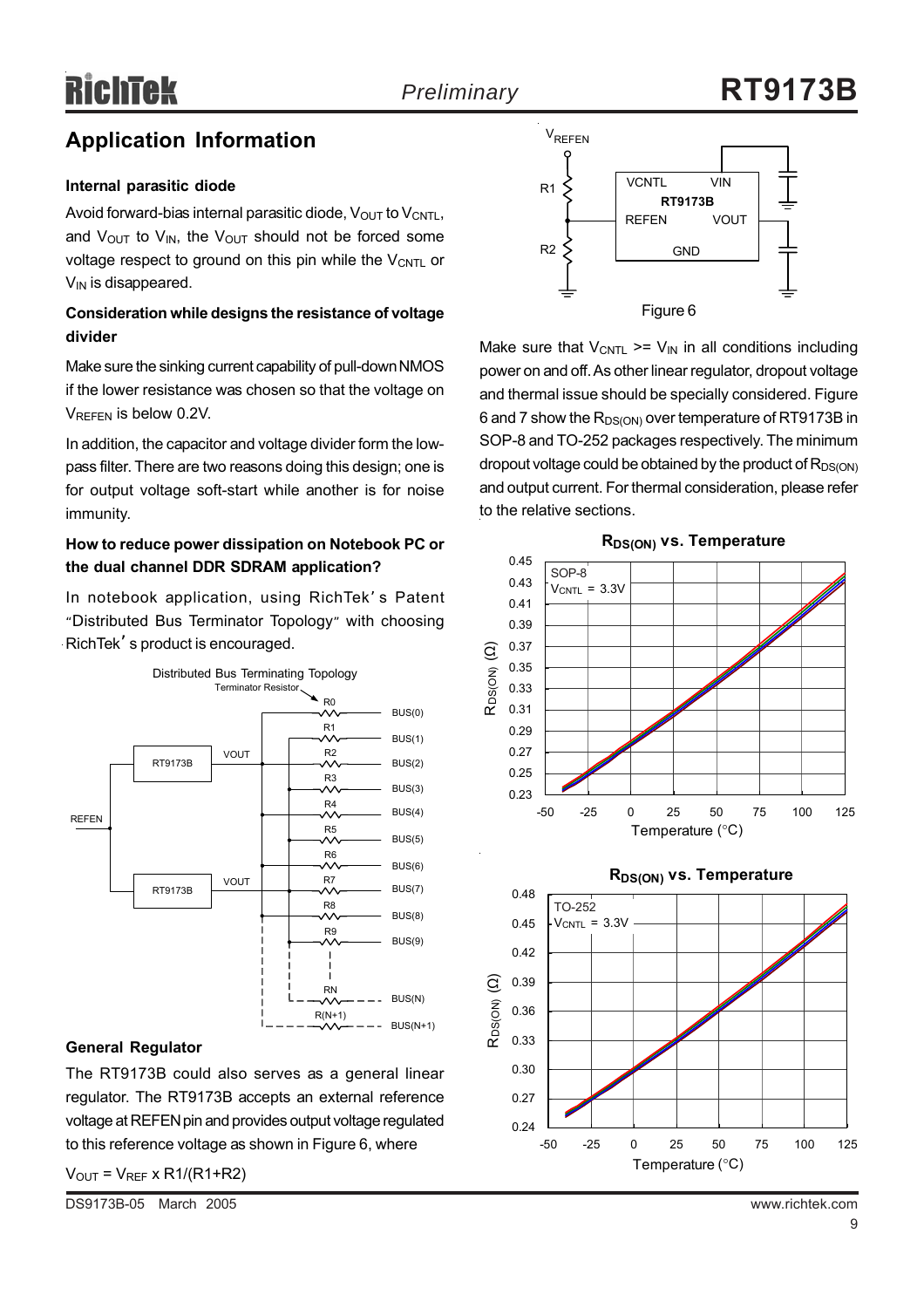#### **Input Capacitor and Layout Consideration**

Place the input bypass capacitor as close as possible to the RT9173B. A low ESR capacitor larger than 470uF is recommended for the input capacitor. Use short and wide traces to minimize parasitic resistance and inductance. Inappropriate layout may result in large parasitic inductance and cause undesired oscillation between RT9173B and the preceding power converter.

#### **Thermal Consideration**

An internal thermal limiting circuitry shuts down the RT9173B when junction temperature is over 170°C. This protects the device during overload conditions. It is noted that the thermal limiting circuitry is not intended for normal operation. For maximum reliability, the junction temperature should not exceed absolute maximum operation temperature 125°C during normal operation. The power dissipation should be well considered to keep the junction temperature within the specification.

The power dissipation in RT9173B is calculated as:

 $P_D = (V_{IN} - V_{OUT}) \times I_{OUT} + V_{IN} \times I_Q$ 

The maximum power dissipation can be calculated by following formula:

 $P_{D(MAX)} = (T_{J(MAX)} - T_A) / \theta_{JA}$ 

Where  $T_{J(MAX)}$  is the maximum operation junction temperature 125 $\degree$ C, T<sub>A</sub> is the ambient temperature and the  $\theta_{JA}$  is the junction to ambient thermal resistance.

The junction to ambient thermal resistance  $\theta_{JA}$  highly depends on IC package, PCB layout , the rate of surroundings airflow.  $\theta_{JA}$  for SOP-8 package is 160 $\degree$ C/W and TO-252 package is 68°C/W on standard JEDEC 51-3 (single layer, 1S) thermal test board. The maximum power dissipation at  $T_A = 25^{\circ}$ C can be calculated by following formula:

 $P_{D(MAX)} = (125 - 25^{\circ}C)/160 = 0.625W (SOP-8)$  $P_{D(MAX)} = (125 - 25^{\circ}C)/68 = 1.471W (TO-252)$ 

Since the multiple VCTRL pins of the SOP-8 package are internally shorted and connected to lead frame, it is efficient to dissipate the heat by adding cooper area on VCTRL footprint. Figure 7 shows the relation about thermal resistance  $\theta_{JA}$  vs. copper area on a standard JEDEC 51-7 (4 layer, 2S2P) thermal test board at  $T_A = 25^{\circ}$ C. The corresponding maximum power dissipation is shown in Figure 8. For example, with 10mm x 10mm cooper area, we can obtain the lower thermal resistance about 45°C/W. The power maximum dissipation can be calculated as:

 $P_{D(MAX)} = (125 - 25^{\circ}C)/45 = 2.22W (SOP-8)$ 



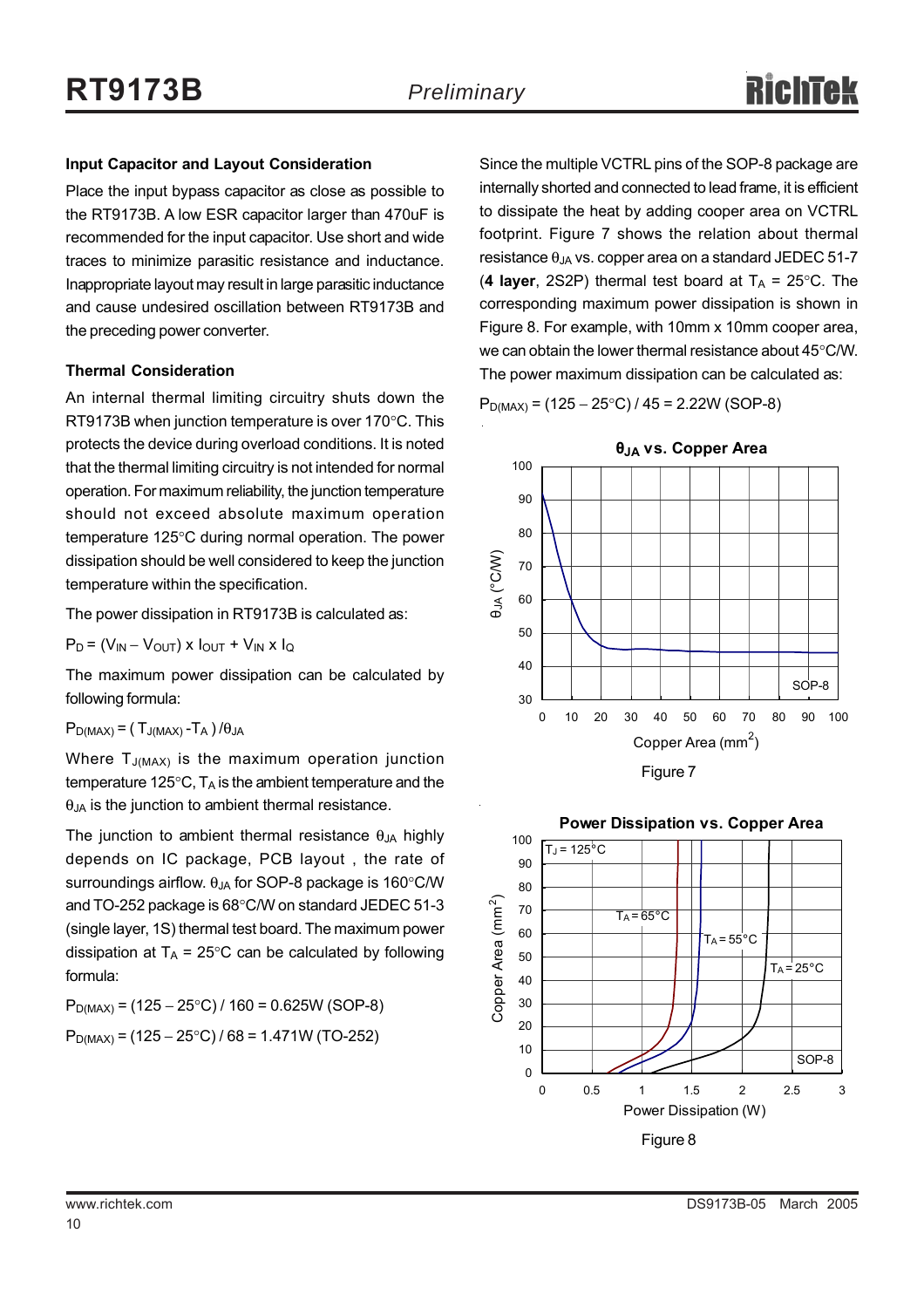J.

# **Outline Information**





| <b>Symbol</b>  |                          | <b>Dimensions In Millimeters</b> | <b>Dimensions In Inches</b> |            |  |
|----------------|--------------------------|----------------------------------|-----------------------------|------------|--|
|                | Min                      | Max                              | Min                         | <b>Max</b> |  |
| A              | 2.184                    | 2.388                            | 0.086                       | 0.094      |  |
| b              | 0.381                    | 0.889                            | 0.015                       | 0.035      |  |
| b <sub>3</sub> | 4.953                    | 5.461                            | 0.195                       | 0.215      |  |
| C <sub>2</sub> | 0.457                    | 0.889                            | 0.018                       | 0.035      |  |
| D              | 5.334                    | 6.223                            | 0.210                       | 0.245      |  |
| E              | 6.350                    | 6.731                            | 0.250                       | 0.265      |  |
| н              | 9.000                    | 10.414                           | 0.354                       | 0.410      |  |
| L              | 0.508                    | 1.780                            | 0.020                       | 0.070      |  |
| L2             | 0.020 Ref.<br>0.508 Ref. |                                  |                             |            |  |
| L <sub>3</sub> | 0.889                    | 2.032                            | 0.035                       | 0.080      |  |
| P              | 1.270 Ref.               |                                  |                             | 0.050 Ref. |  |
| V              | 5.200 Ref.               |                                  |                             | 0.205 Ref. |  |
| R              | 0.200                    | 1.500                            | 0.008                       | 0.059      |  |
| S              | 2.500                    | 3.400                            | 0.098                       | 0.134      |  |
| Τ              | 0.500                    | 0.850                            | 0.020                       | 0.033      |  |

**5-Lead TO-252 Surface Mount Package**